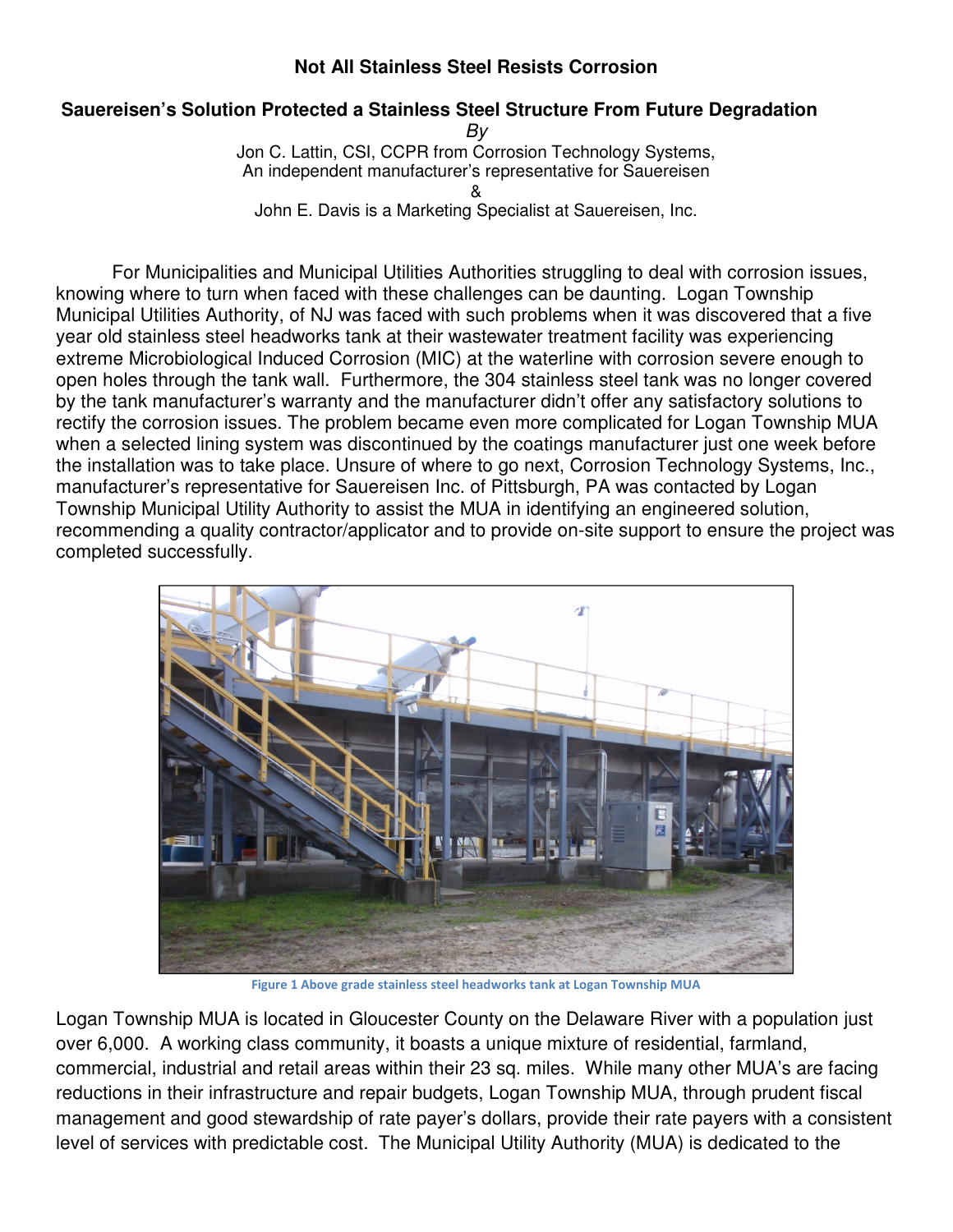environment by only discharging highest quality effluent back into the Delaware River and has received several awards from New Jersey Department of Environmental Protection and United States Environmental Protection Agency for Clean Water Recognition Award and Operations & Maintenance Excellence.

The wastewater treatment process begins at the headworks structure in a complex process that brings raw wastewater into the treatment facility through miles of underground piping from the municipality's collection system and from septage waste delivered by truck. This raw wastewater (influent) entering the headworks is the first step in the process of reducing the level of pollutants in the wastewater stream. The headworks structure can be concrete or steel and located either below grade or above ground and its primary function is to remove debris such as solids, paper, sand & grit, metals, plastic, etc. before sending the raw wastewater stream to the Equalization tank for distribution to one of our four biological treatment units. It was in this first stage of the treatment process that the MUA noticed problems that allowed raw wastewater to leach out of the above ground structure, creating potential health hazards and unsanitary conditions around the stainless steel tank.

Logan Township MUA learned the hard way that not all stainless steel is equal and that the grade and surface finish will determine the suitability of the stainless steel to function properly for its intended

use. Making the situation worse, the 57' long, 10' deep, and 6' wide tank had several solid stainless steel hatches which trapped  $H_2S$  within the unit above the waterline.

Testing by Logan Township MUA was very minimal; however the sulfides test that were run showed low levels of sulfides. The investigation revealed that the tank was constructed of 304 grade stainless steel, which is not sufficient enough to provide the necessary protection required in this environment. Stainless steel is a corrosion-resistant steel alloy with a minimum of 10.5% chromium content by weight. 304 stainless steel is the most common austenite

steel with a composition of 18% chromium and 8% nickel and is not supposed to corrode or rust



Figure 2 Stainless steel tank wall with holes resulting from MIC.

like that of common carbon steel. However, under specific conditions such as 100%  $O<sub>2</sub>$  environments, or containment with poor circulation, as is the case at Logan Township MUA, 304 stainless steel can corrode. Higher grade stainless, with sufficient chromium, will form a passive film of chrome-oxide on the surface to prevent attack and penetration into the steel substrate below in the form of iron-oxide. A higher grade of stainless steel could have prevented this corrosion from occurring.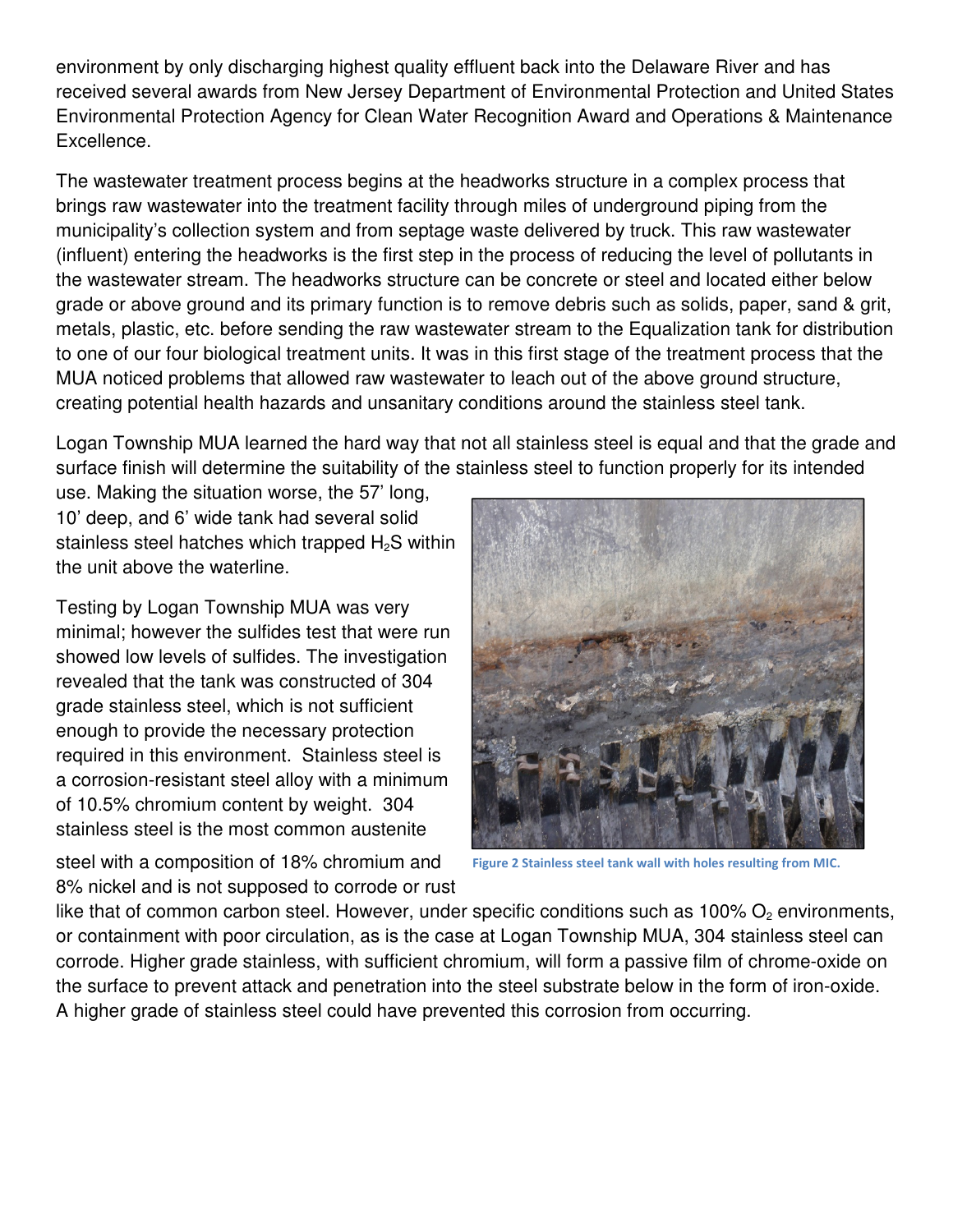

Figure 3 View looking down the tank after six months in service (tank cleaned).

Jon Lattin, Sauereisen's representative in New Jersey, called in Aulffo Painting of Minotola, NJ to offer their expertise on tank rehabilitation to perform the tank refurbishment. "We constantly strive to provide long lasting service and affordability to our customers and in this unique situation we had to react quickly with a solution to minimize Logan Township MUA's tank downtime," said Jon Lattin. Logan Township MUA arranged for a separate contractor to weld in new sections of stainless steel in areas that were compromised. The stainless steel was then abrasive blasted by Aulffo Painting to achieve a 3-4 mil profile (SSPC-5 White Metal blast).

The lining material selected to protect the structure was Sauereisen's SewerGard™ No. 210X. The No.

210X was chosen because of its chemical resistance, elongation and abrasion resistant properties. "The No. 210X provides increased elongation, a lower permeability, and greater abrasion resistance than most other epoxy and urethane wastewater coatings on the market," Lattin said. Aulffo Painting spray applied the SewerGard™ No. 210X in two coats, totaling 60 mils to withstand the corrosion and

abrasion from solids and debris in the wastewater. The walls were coated 12" below the low waterline up to the top of the tank, the area most susceptible to the corrosive effects of the MIC. Gary Aulffo, president of Aulffo Painting stated "we have been working with Corrosion Technology Systems and Sauereisen for over 10 years, and over the course of countless projects they have proven to provide the highest quality products, complemented by excellent customer service." Another preventative measure taken by the Logan Township MUA was to replace the closed hatch tops with open grates to minimize the accumulation of destructive hydrogen sulfide gases in the vapor zone.

Spraying epoxy in February and March in the Northeast adds additional challenges for applicators such as keeping the material and substrate at the proper temperatures to insure ease of application and proper cure. Southern New Jersey's late winter



Figure 4 Coated stainless steel sidewall after six months in service (tank cleaned).